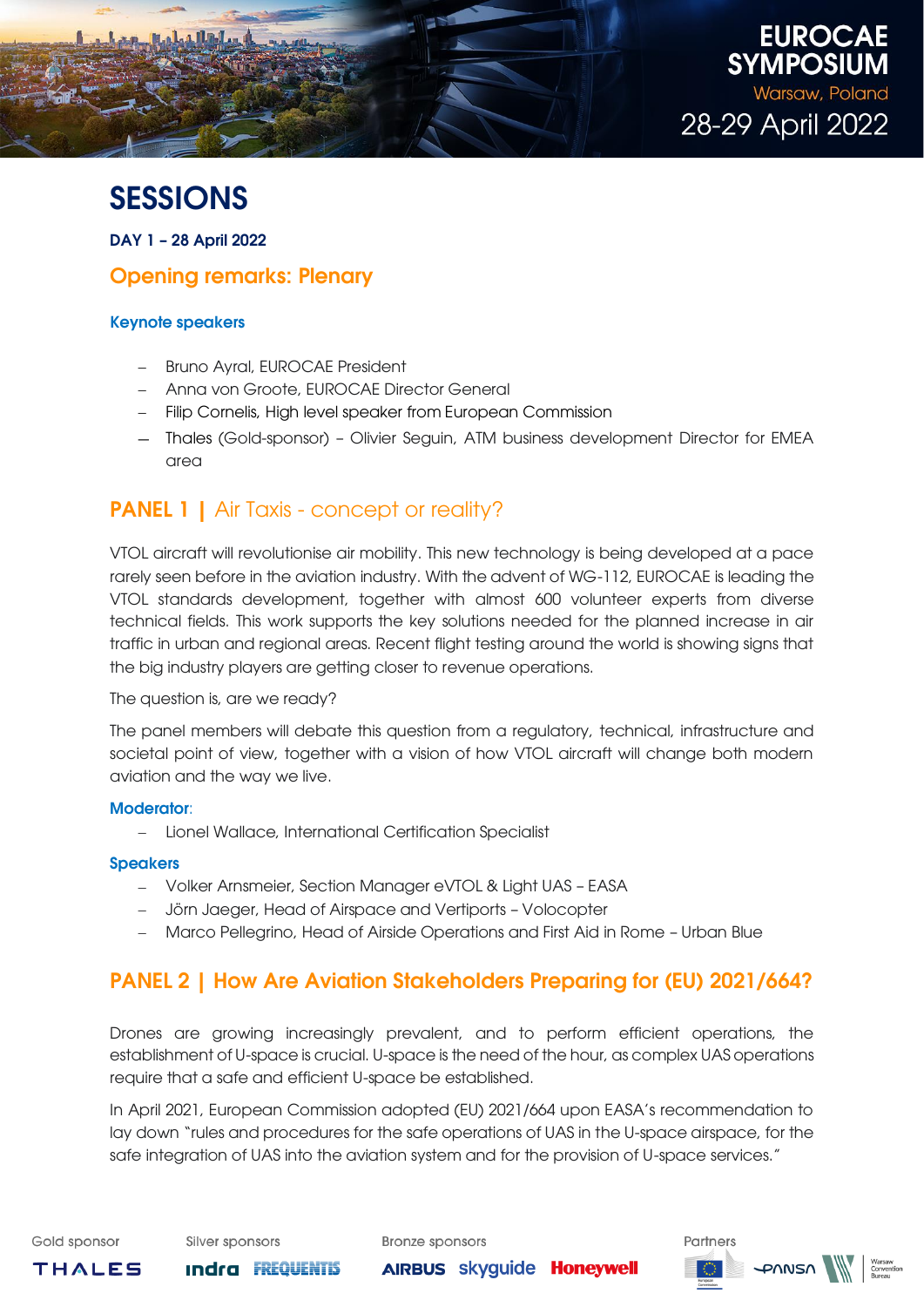

The panel will introduce the U-space concept, debate the possibility to integrate U-space and ATM, identify safety challenges around U-space services, and discuss how various players in aviation are addressing this rapidly evolving landscape.

### Moderator:

− Maria Algar Ruiz, Drones Programme Manage – EASA

### **Speakers**

- − Raoul Fortner, Senior Advisor FREQUENTIS
- − Peter Hotham, Deputy Executive Director SESAR 3 Joint Undertaking
- − Santiago Llucià is an UAS and New Technologies Engineer FOCA
- − Rafal Paprocki, UAV Operations and UTM Systems Senior Specialist PANSA
- − Olivier Rea, UTM/U-space Business Developer & Institutional Relations Thales LAS

# **PANEL 3 | UAS Technology**

Being one of the most dynamic sectors in aviation over the last couple of years, UAS has achieved a mature level of technology supported by extensive R&D and validation exercises. Currently UAS ranges from simpler applications used for leisure purposes to complex civil and military use in different operational environments.

These systems and their operations have to be integrated into civil airspace in a way that is safe for both existing manned aviation and for the UAS newcomers.

The panel will look into how technology evolved over the years, its fit to the regulatory riskbased, operation centric approach and what is next in term of UAS technology.

### Moderator:

− Natale Di Rubbo, Drone Project Manager – EASA

### **Speakers**

- − Maurizio Bernard, Unmanned Systems Normative Intelligence Leonardo
- − Petr Cásek, Lead R&D Scientist Honeywell
- − Juan Ignacio Del Valle, Project Officer EDA
- − Matthias Vyshnevskyy, Senior Systems Consultant ESG ELEKTRONIKSYSTEM- UND LOGISTIK

Gold sponsor

**THALES** 

**Indra FREQUENTIS** 

**Bronze sponsors** 

**AIRBUS skyguide Honeywell** 

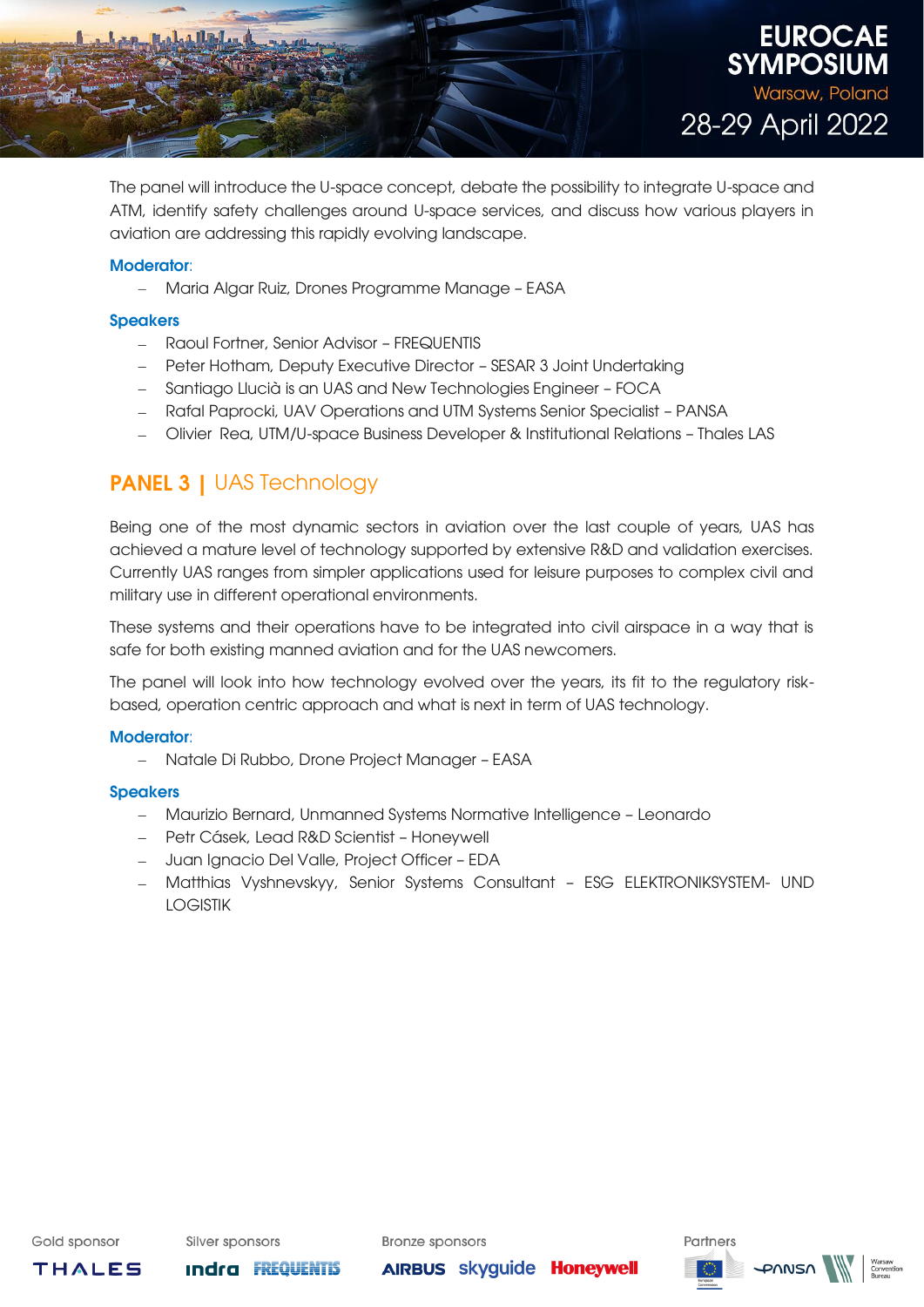

### DAY 2 – 29 April 2022

### **PANEL 4** | Ensuring Cyber Resilience: developments in this everchanging domain

Over the last few years, aviation has moved toward an increase of digitalisation. This increasing reliance on information systems and data raise the importance of information security. The future EU regulation, also known as Part-IS, is expected to provide soon the means to ensure the resilience of the European Aviation ecosystem against the information security menaces.

Now, the industry together with the aviation authorities need to get ready for the next phase: the implementation of this regulation.

This panel will introduce and discuss the means needed to be implemented in order to be deemed compliant with the regulation, the means to ensure a common level playing field and its oversight.

### Moderator:

− Davide Martini, Senior Expert - Cybersecurity in Aviation – EASA

### **Speakers**

- − Alain Combes, Product Security Governance Airbus SAS
- − Manon Gaudet, Assistant Director Aviation Cyber Security, Operations, Safety and Security division – IATA
- − Kristof Lamont, ATM & Cyber Security Senior Expert, Directorate European Civil Military Aviation – EUROCONTROL
- − Christoph Schnyder, Cyber Security Coordinator/Program Lead FOCA

### **PANEL 5 | Sustainable Aviation Technologies**

In the recent years, many initiatives started to ensure sustainability in aviation. Common goal is to ensure a cleaner, quieter, and smarter future aviation. Alternative fuels and energy sources are currently being developed and tested extensively and will lead the way to the eagerly awaited change in aviation.

This panel will introduce and discuss ongoing projects for sustainable energy sources and propulsion systems.

The panellists will talk about expectations, challenges and the importance of industry standards to support certification and bringing these new technologies into the market.

### Moderator:

− Vincent De Vroey, Director of Civil Aviation – ASD

#### Speakers

− Thorsten Astheimer, Senior Project Manager Global Investments & Management – FRAPORT AG

**AIRBUS skyguide Honeywell** 

− Laurent Boisson, Head of External Affairs – Airbus

Gold sponsor

**THALES** 

**Indra FREQUENTIS** 

**Bronze sponsors** 

Partners **PANSA**